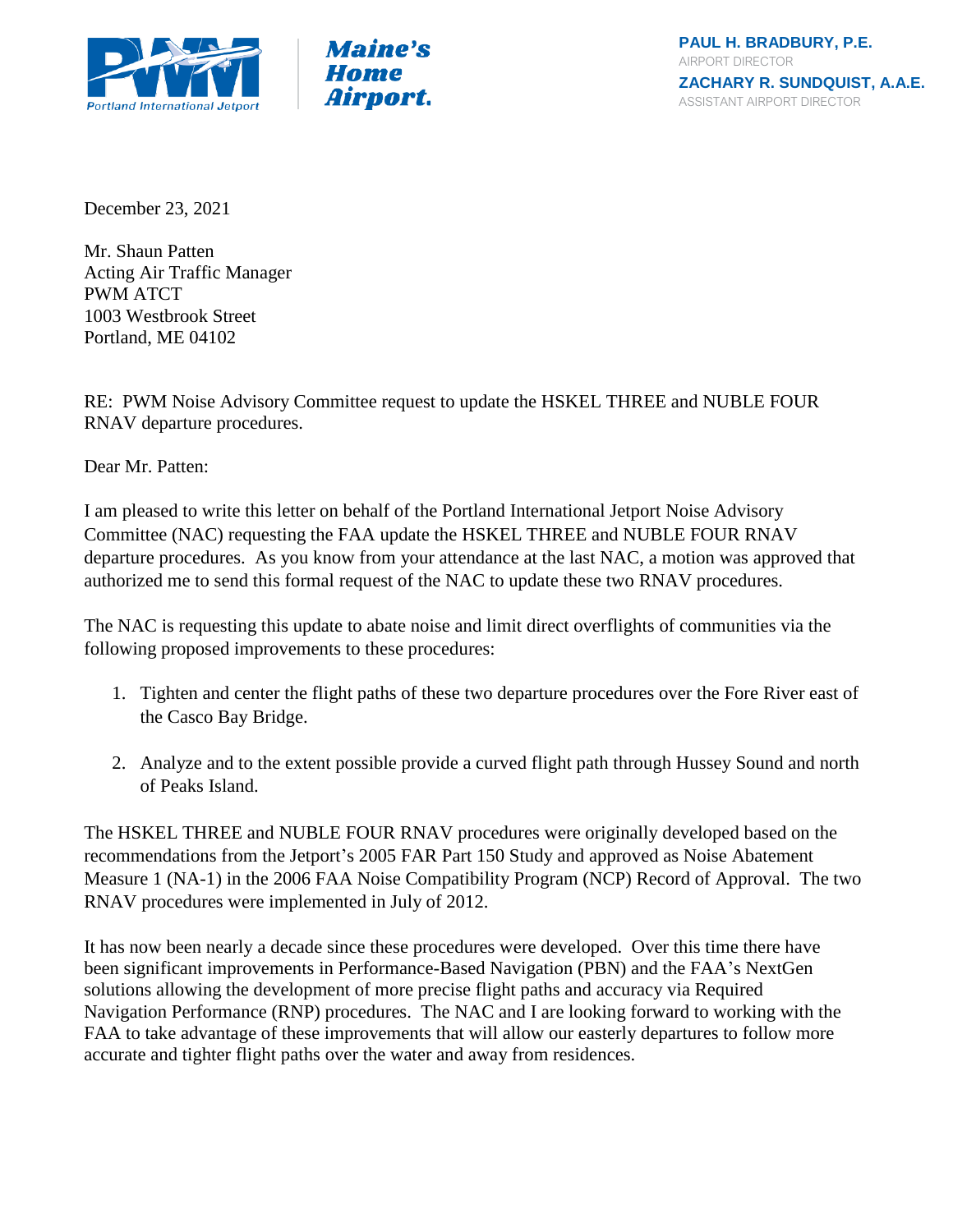Please feel free to contact me if you have any questions or require any additional information in order to evaluate this request to update these departures.

My sincere thanks to you and all the FAA staff at PWM ATCT who keep our airport safe and assist daily in implementing our NCP.

Best regards,

Paul Bradbury Airport Director

## OWNED BY THE CITY OF PORTLAND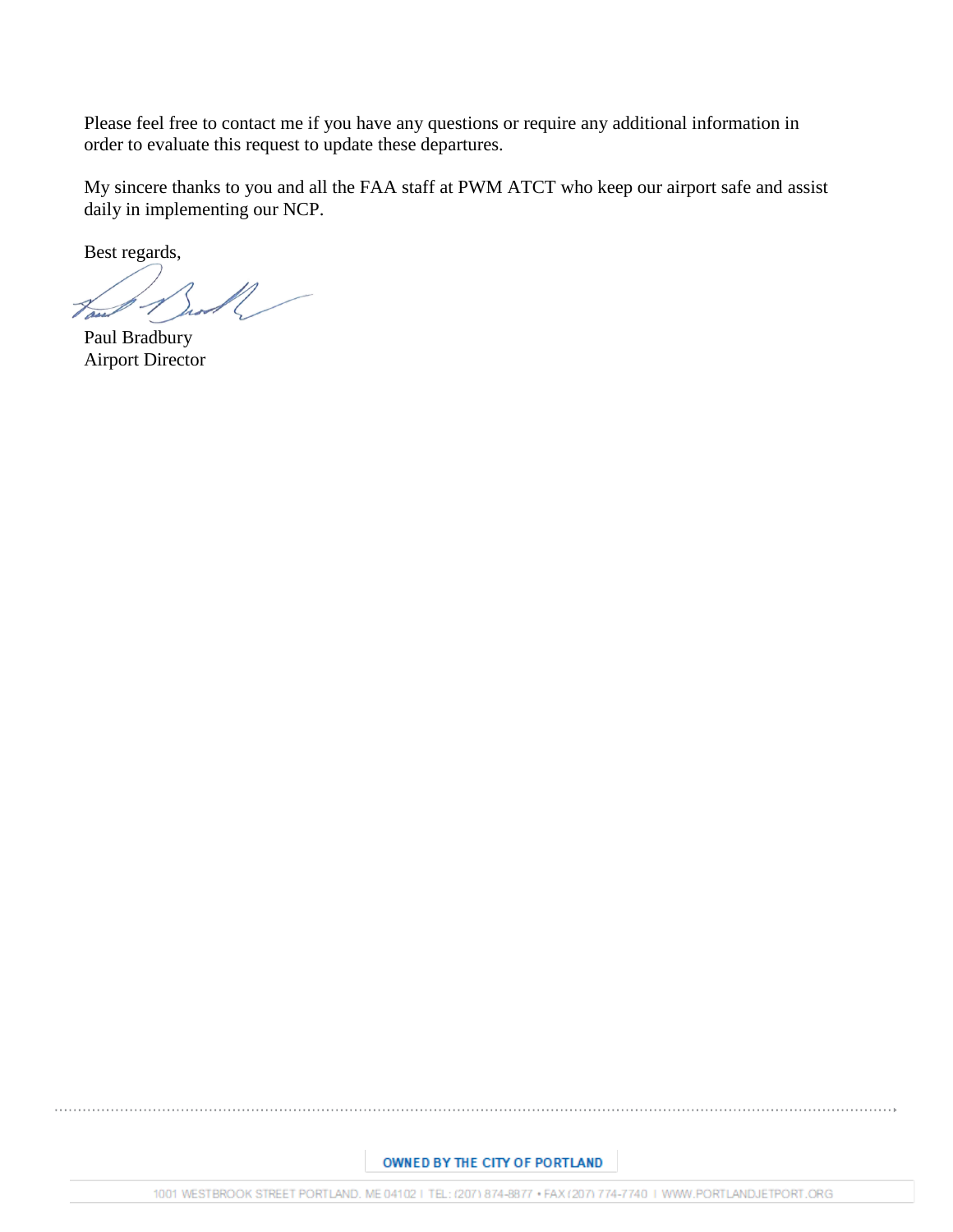



January 5, 2022

Ms. Colleen D'Alessandro Regional Administrator FAA New England Region 1200 District Avenue Burlington, MA 01803-5299 (Transmitted via email)

RE: PWM Noise Advisory Committee request to update the HSKEL THREE and NUBLE FOUR RNAV departure procedures at the Portland International Jetport (PWM).

Dear Ms. D'Alessandro:

I am pleased to write this letter on behalf of the Portland International Jetport Noise Advisory Committee (NAC) requesting the FAA update the HSKEL THREE and NUBLE FOUR RNAV departure procedures. At our last NAC meeting a motion was approved that authorized me to send this formal request of the NAC to update these two RNAV procedures. I previously sent this request via a December 23, 2021 letter to Shaun Patten, PWM Acting Air Traffic Manager, who is the FAA representative to our NAC, but received guidance that these requests need to be initiated through your office.

The NAC is requesting the updates to abate noise and limit direct overflights of communities via the following proposed improvements to these procedures:

- 1. Tighten and center the flight paths of these two departure procedures over the Fore River east of the Casco Bay Bridge.
- 2. Analyze and to the extent possible provide a curved flight path through Hussey Sound and north of Peaks Island.

The HSKEL THREE and NUBLE FOUR RNAV procedures were originally developed based on the recommendations from the Jetport's 2005 FAR Part 150 Study and approved as Noise Abatement Measure 1 (NA-1) in the 2006 FAA Noise Compatibility Program (NCP) Record of Approval. The two RNAV procedures were implemented in July of 2012.

It has now been nearly a decade since these procedures were developed. Over this time there have been significant improvements in Performance-Based Navigation (PBN) and the FAA's NextGen solutions allowing the development of more precise flight paths and accuracy via Required Navigation Performance (RNP) procedures. The NAC and I are looking forward to working with the